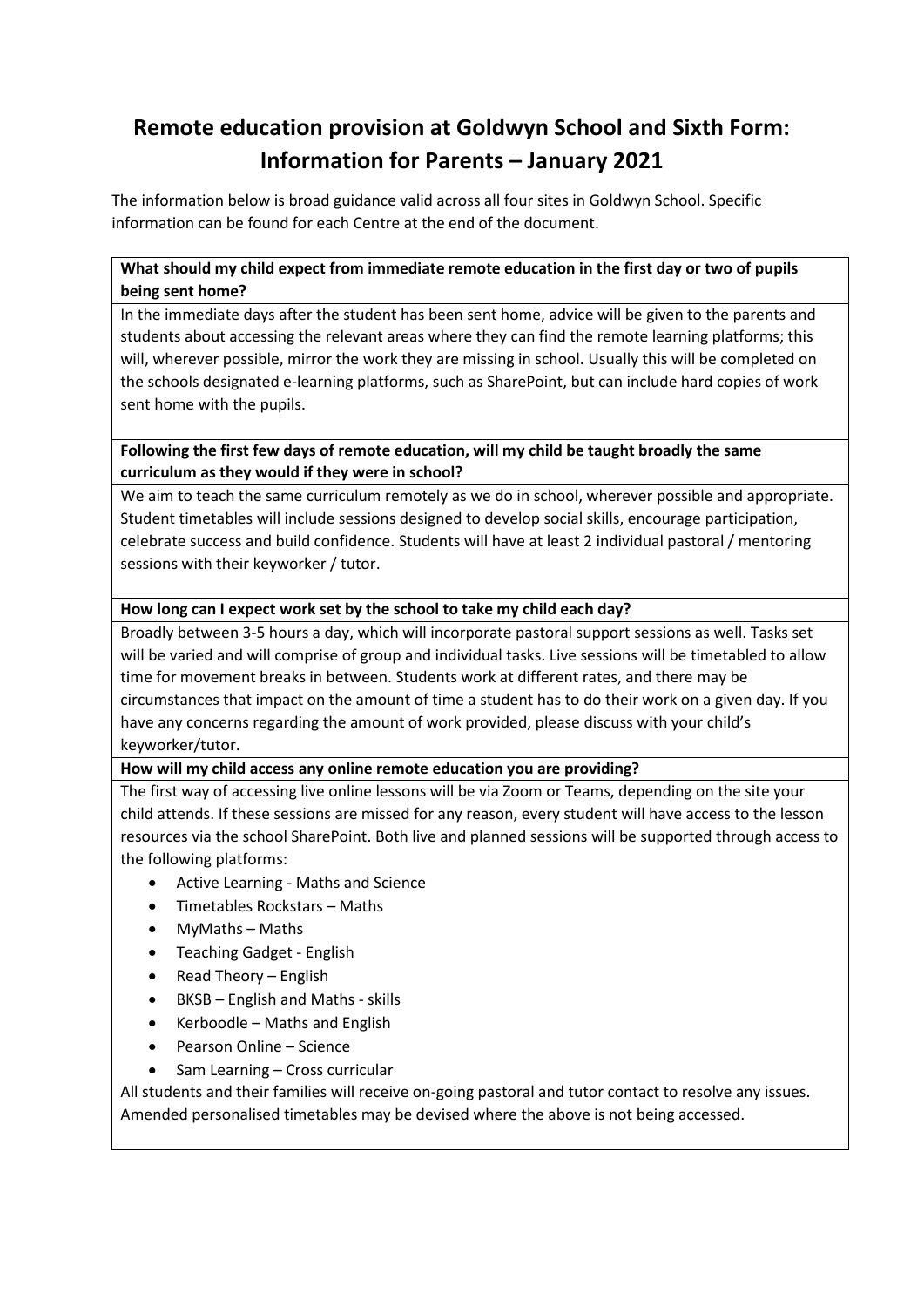# **If my child does not have digital or online access at home, how will you support them to access remote education?**

We have tried to ensure all students have access to online learning. Parents requesting IT support should contact the Centre Teaching and Learning Lead. Wherever possible the school will loan devices where access at home is not available. Students can have printed materials if they need alternative access. These can be requested during the pastoral calls or with specific subject teachers. This work can be delivered, and/or sent with stamped address envelope to return work for assessment. Individual plans can include reference to relevant TV programmes such as BBC Learning, or similar provisions, which do not depend upon internet access. Where all other options have been exhausted provision can be offered in school where capacity allows.

# **How will my child be taught remotely?**

- Live teaching (online Zoom/Teams lessons) with support from Teacher and Assistant
- Access to SharePoint for planned and recorded resources with back up support from school staff where necessary
- Personal passes for sites already highlighted and other resources such as Oak National Academy lessons
- Printed paper packs produced by Teachers (e.g. workbooks, worksheets)
- Textbooks and reading books with specific learning objectives, and work to be completed set by Teacher
- Websites or Apps supporting the teaching of specific subjects or areas, including video clips or interactive materials
- Pastoral support to meet SEMH needs
- Weekly tutorials with Class Tutor to evaluate and assess progress and plan for the following week
- Via telephone, where individual teaching advice is needed
- Blended learning approaches where students continue to access offsite or school resources

**What are your expectations for my child's engagement and the support that we as parents and carers should provide at home?**

We expect and hope all students engage in the home learning curriculum offered every day. However, we understand that there are many reasons why that may be difficult at times. Our regular contact with students and families is aimed at helping overcome any difficulties.

We understand that this is a difficult time for everyone, and anxiety levels are likely to be higher than normal. We ask that you try to balance your child's educational and emotional needs in a way that does not put additional pressure on your family at this time.

Working from home can be difficult for adults, as well as children, to adjust to. Some students will struggle with the concept of doing 'school work' at home. Initial struggles don't mean it won't work but that they (and you) need time to adjust to the new home learning routine.

Discussion with staff who have had the same challenges with supporting their own children with home learning may be helpful, so please don't feel you should struggle alone with this. Some simple ways to support your child with home learning:

- Try to check your child knows how to access the work they are given
- Encourage and reward their participation so that it becomes a positive experience and not a point of friction in the home.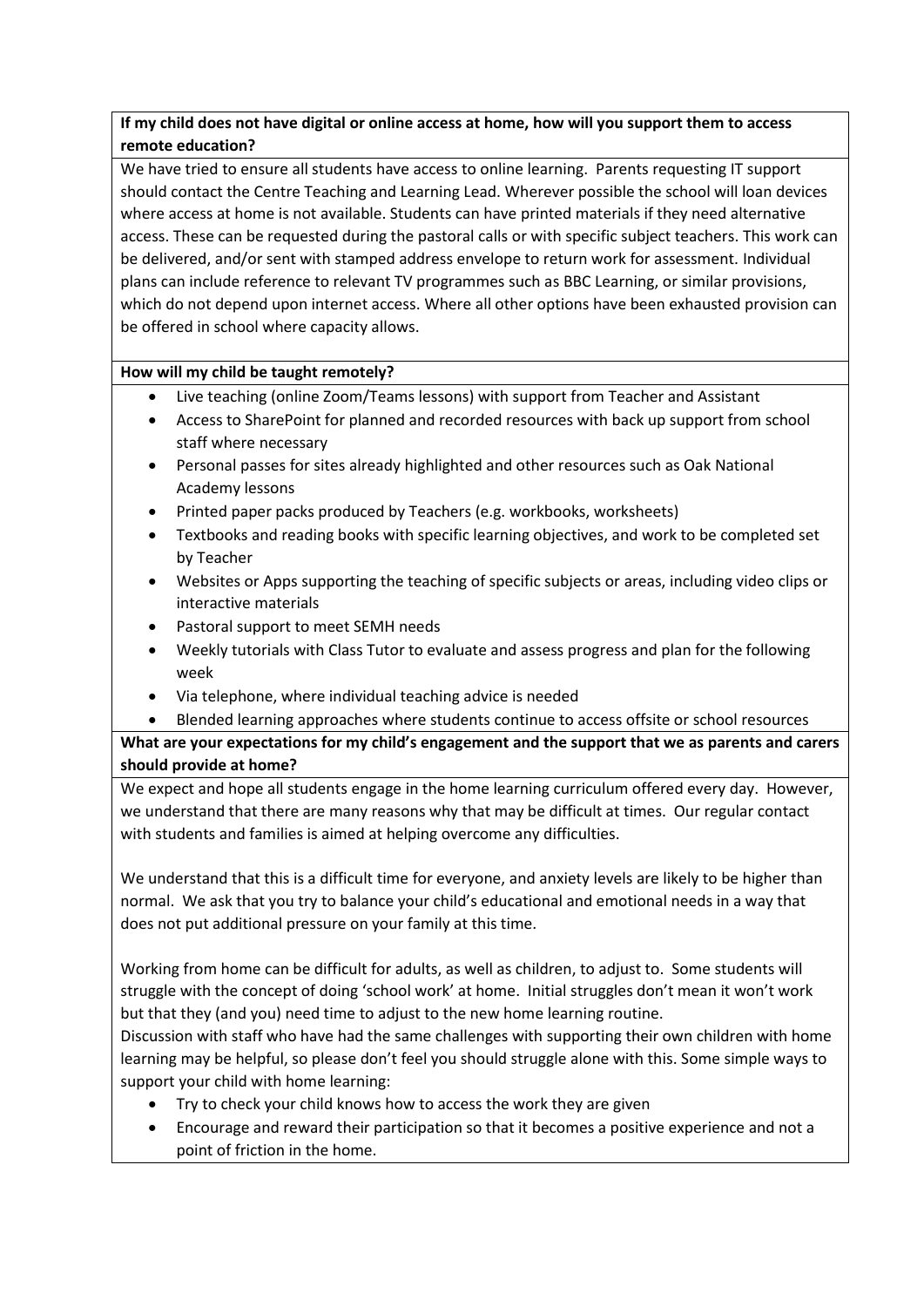- Some students will love learning at home and prefer it to having the distractions of peers, and others may feel less confident working more independently
- Please don't worry if it takes a little bit of time for your child to become used to this different way of working. When they get into the routine of home learning, they will be proud of their independent learning achievements
- Working remotely can be intense without the natural pauses that occur during lessons and throughout the normal school day. Movement and refreshment breaks will help break up the learning and provide energy
- Don't worry if your child's motivation and concentration vary from one day to the next. Let them have a break and try again later in the day, or even the next day. We understand that no one is going to be performing at 100% all of the time

All students will have regular pastoral sessions whereby pastoral and teaching staff will talk with parents and students about the timetable, access and engagement. These conversations will highlight any issues, and work in partnership to develop the most effective offer for each individual student. Where pupils are failing to access teaching successfully, then alternative approaches can be developed and put in place including access to on-site learning if thought to be the most effective way forward. The extent of this pastoral offer is embedded in the overall hours of remote learning offered as part of the SEMH curriculum.

# **How will you check whether my child is engaging with their work and how will I be informed if there are concerns?**

Access and engagement is evaluated by the Teacher and support staff during the lesson and whether any alternative or additional work is being completed. Any concerns will be raised during the pastoral or teaching and learning calls, or if more significant, by an immediate call. We have developed detailed Teacher recording systems that allow us to analyse the quality and quantity of work being undertaken. Senior Leaders will 'drop-in' to live sessions and work monitoring activities will continue to take place as usual.

#### **How will you assess my child's work and progress?**

Sessions will have clear, identified learning outcomes assessed by:

- Self and peer assessment
- Verbal questioning and checking understanding
- Online questionnaires and quizzes
- Chat Rooms
- Written work through email exchange and sharing on Zoom/Teams

Weekly phone calls with students to assess access, engagement, and progress.

# **How will you work with me to help my child who needs additional support from adults at home to access remote education?**

Our approach is very much holistic in terms of meeting the combined learning, emotional, social and health needs of the students. As such, although the day-to-day subject learning is prioritised, the support to ensure their social and emotional well-being is equally important. That is why we have high levels of pastoral support in place for the students and their families, who can then also access specific support if necessary. This might include the inclusion of external agencies for individuals or for specific circumstances. The partnership model of working with families and others is the focus of successful remote learning for all students.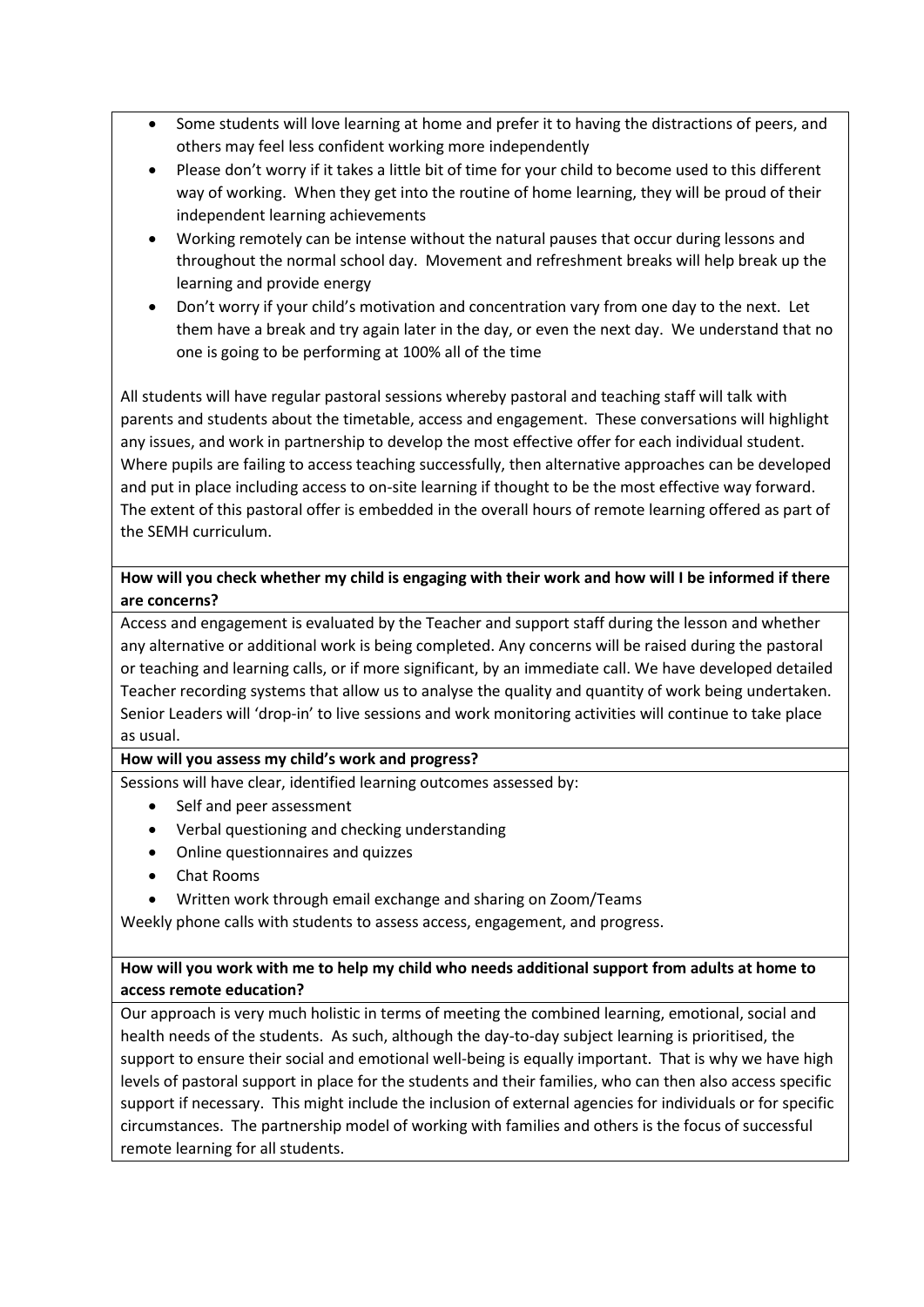Each Centre will have their own processes that parents use and are aware of to enable quick contact and support if necessary. Goldwyn has created an index of county-wide resources of agencies and training that parents may find useful. Pastoral staff can sign-post appropriate support and parents can browse the school's website for further information.

## **If my child is not in school because they are self-isolating, how will their remote education differ from the approaches described above?**

Work will be set and overseen by class teachers and include:

- SharePoint lessons activities
- Selected learning platform activities
- Online lessons e.g., Oak Academy or pre-recording YouTube materials
- Regular feedback calls

## **The following rationale for each Centre is outlined below to show the different approaches based on the provision**.

#### **Goldwyn Ashford**

We are confident that our planned provision addresses the needs of our pupils and makes realistic demands upon our Teaching, LSA and Pastoral Staff. We are adopting a Zoom lesson approach as this affords us the opportunity to support the emotional well-being of pupils through interactive face to face lessons and allow pupils to access the recorded materials at different times. Our Key Stage 4 Teaching and Learning focus will be on collating GCSE BTEC evidence modelling work and giving appropriate feedback and guidance. Our pastoral support is comprehensive and works hand in hand with the Teaching and Learning.

#### **Goldwyn Folkestone**

Staff are offering a wide range of access to learning for all students. Students on and off-site have access to the same curriculum offer. All students have access to live interactive lessons, for those who feel unable to join the lesson, content is available to access at any time. Where students prefer to work on hard copies, paper copies are sent by post. Alternative curriculum students can continue to access tuition virtually. Vocational and foundation subjects are also being delivered, with two Tutor Time and one Assembly lesson per week. We endeavour to offer all students the ability to continue to access their education regardless of preferred remote learning style. Regular Goldwyn Folkestone Team Meetings will ensure that an overview of each student is maintained, encompassing both learning and well-being. Pastoral staff will continue to maintain positive relationships with families to support students remotely. Concerns will be highlighted through DSLs. We are committed to ensure communication is central to our offer to maintain an individual approach to wellbeing, learning and personal development for Goldwyn Folkestone students

At **Goldwyn Plus** staff have dedicated time and effort to ensure that all students are familiar with every part of our remote learning offer should we need them to access it. We find Microsoft Teams to be the right platform to give Goldwyn Plus students the time and attention they need both academically and pastorally from the staff. All staff are actively engaging with students on a day-to-day basis, whether it be in the form of phone calls, emails, texts or video lessons. With all staff successfully offering live lessons, students are continuing to get a wide variety of subjects to increase engagement and stimulation.